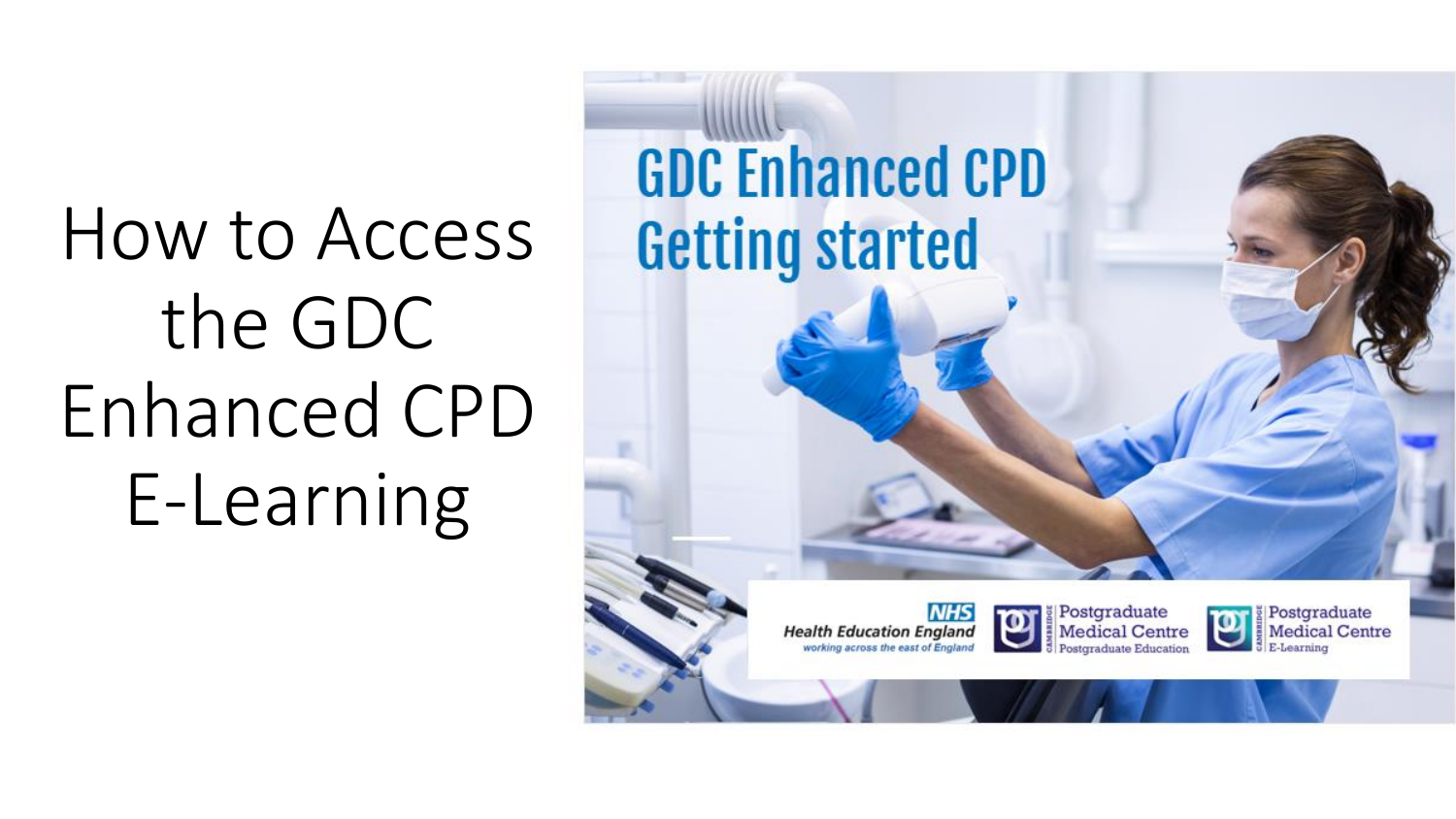- Go to<http://elearning.cam-pgmc.ac.uk/>
- Click onto the Dentistry tab

eLearning



You are not logged in. (Log i

There is also a range of Open Access courses designed for patients, carers, and all healthcare staff please click here to view a list of all that is on offer.

We are continuing to develop this range of learning materials and if you are interested in helping to create some online learning or to commission such courses, please do contact us at PGMC-e-learning.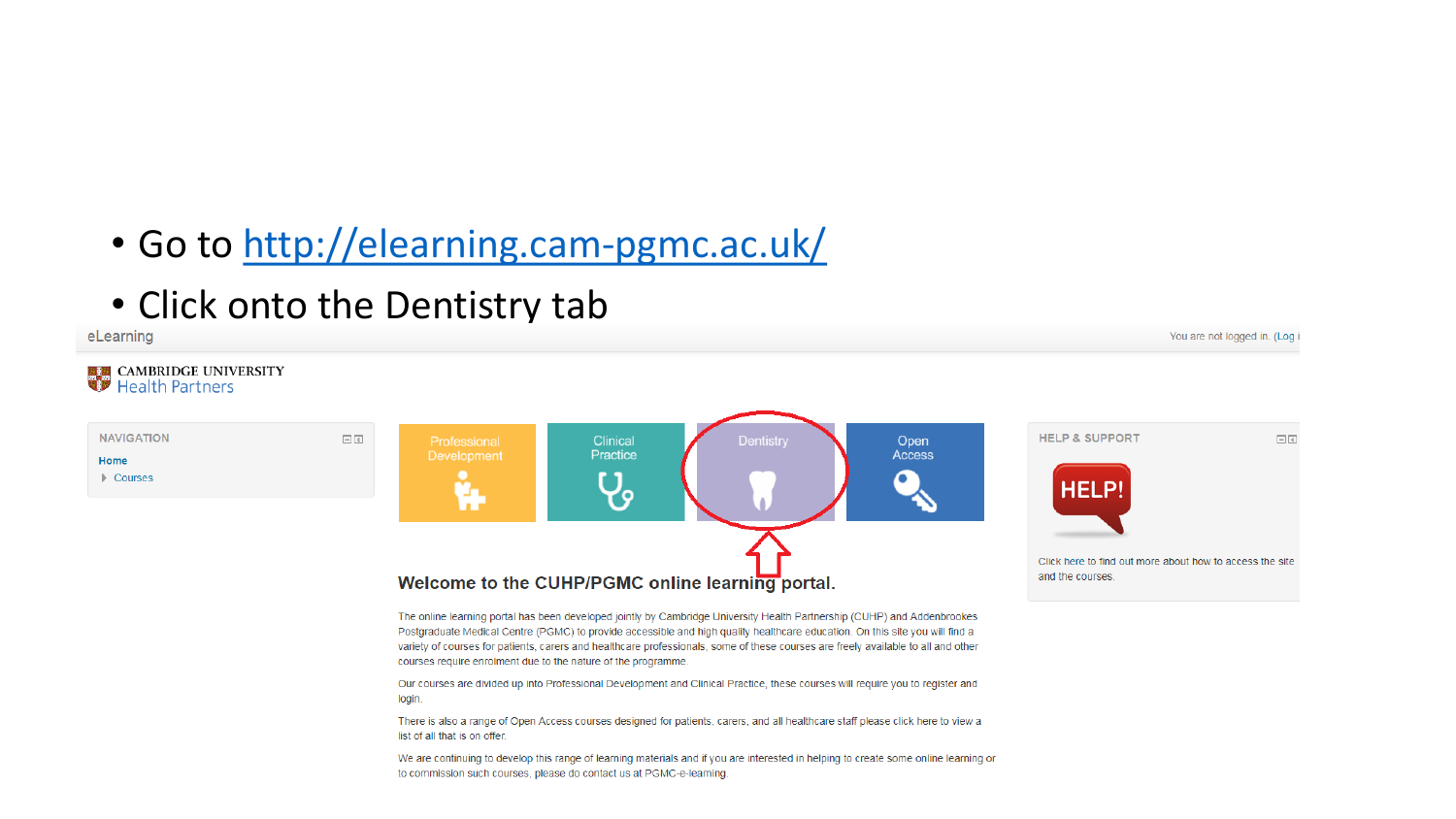### • Then Click on the name of the course.

You are not logged in. (Log in)

### **CUHP / PGMC Online Learning Portal**

eLearning

| <b>NAVIGATION</b>                                                                                                                                                                                                                      | $\boxed{\leq}$ | Course categories:                                                                                                                                                                                                                                      |  |
|----------------------------------------------------------------------------------------------------------------------------------------------------------------------------------------------------------------------------------------|----------------|---------------------------------------------------------------------------------------------------------------------------------------------------------------------------------------------------------------------------------------------------------|--|
| Home<br>$\blacktriangledown$ Courses<br>$\blacktriangleright$ Site support<br>Professional Development<br>Clinical Practice<br>▶ Open Access<br>$\blacktriangleright$ Play pen<br>$\blacktriangledown$ Dentistry<br>$\blacksquare$ CPD |                | Dentistry<br><b>Dentistry</b><br>۸                                                                                                                                                                                                                      |  |
|                                                                                                                                                                                                                                        |                | Welcome to the Dentistry area of our on-line learning website. Here you will find a variety of courses and learning resources to support you in your profession.<br><b>Russian</b><br>search courses:<br>T aa<br><b>CEnhanced CPD - An Introduction</b> |  |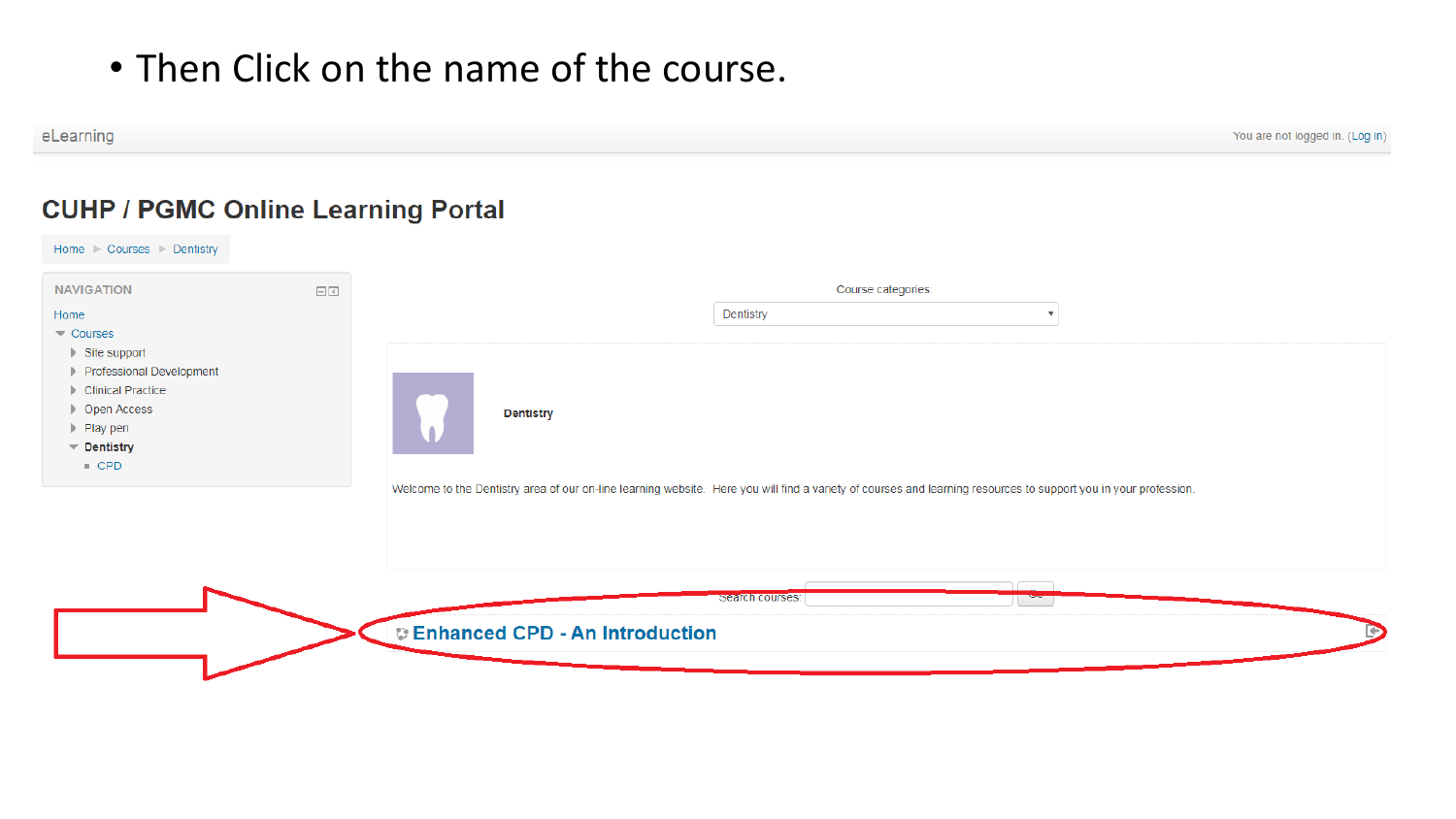• If you are already registered to the site then login on the left if you have not used the site before then use the create a new account button to the right

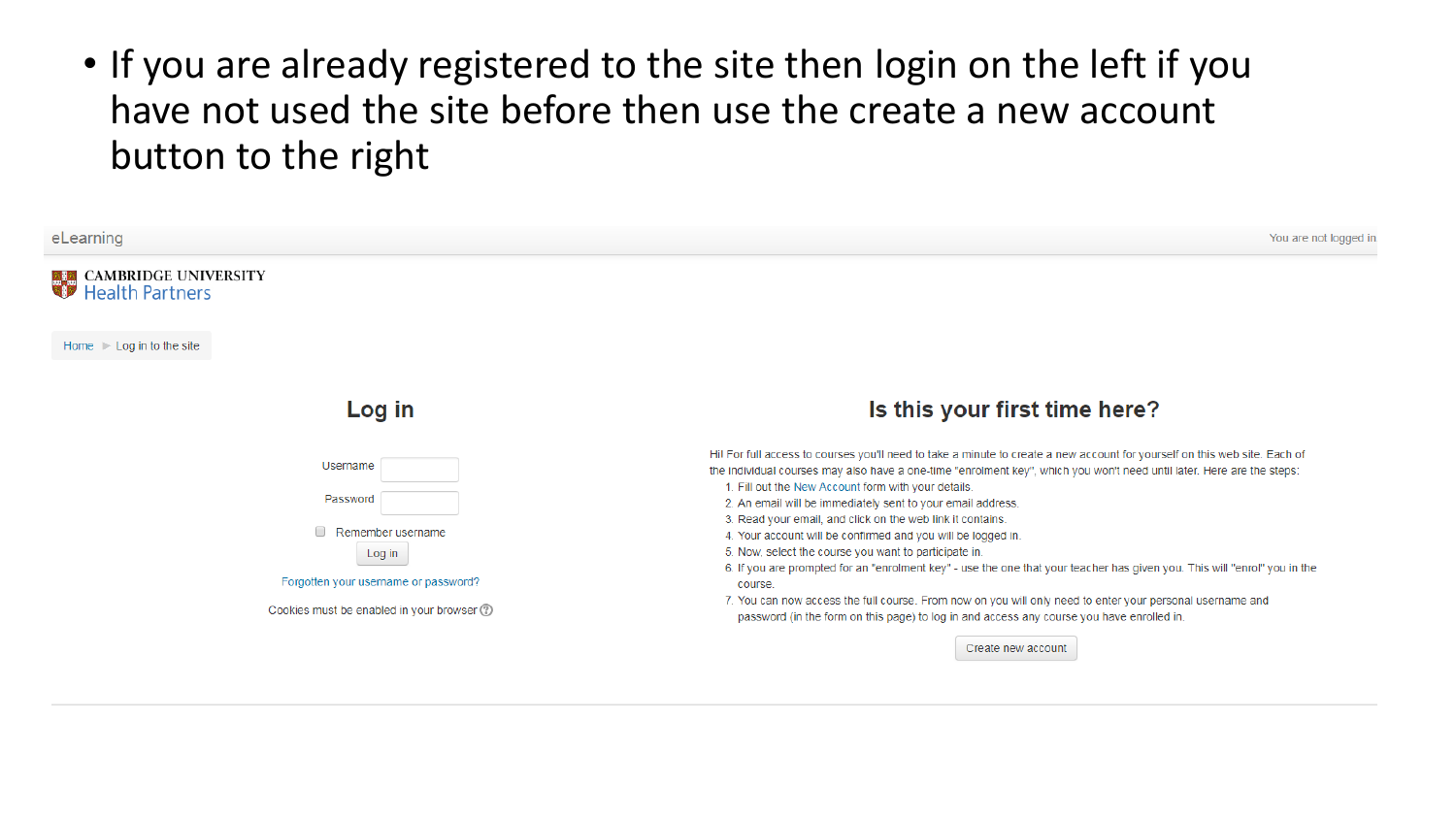• The E-learning may launch straight away if not then click on the module name as shown below

#### GDC Enhanced CPD - An Introduction

Cambridge PGMC welcome you to this interactive course on the new GDC Enhanced CPD quidelines. By viewing and interacting with the content you will have the opportunity to learn what is required of you. To take full advantage of the learning provided by these materials it is essential that you access all the interactive content relevant to your role. Skipping content may mean you miss some vital content that will impact on your ability to manage your own CPD. Fully completing the learning programme will also gain 1 hour of verifiable CPD!

If you do not have time to complete the interactive content in one session, your progress will be recorded and you can come back and complete it at a later time.

Please note that each activity must be completed in turn. You will not be able to print your CPD certificate until you have completed the package and given feedback on the material themselves.

Click on the link below to begin.



Not available unless: The activity GDC Enhanced CPD - Getting Started is marked complete

Obtain your CPD certificate

Not available unless: The activity Have your say - evaluation and feedback is marked complete

![](_page_4_Picture_10.jpeg)

Your progress (?)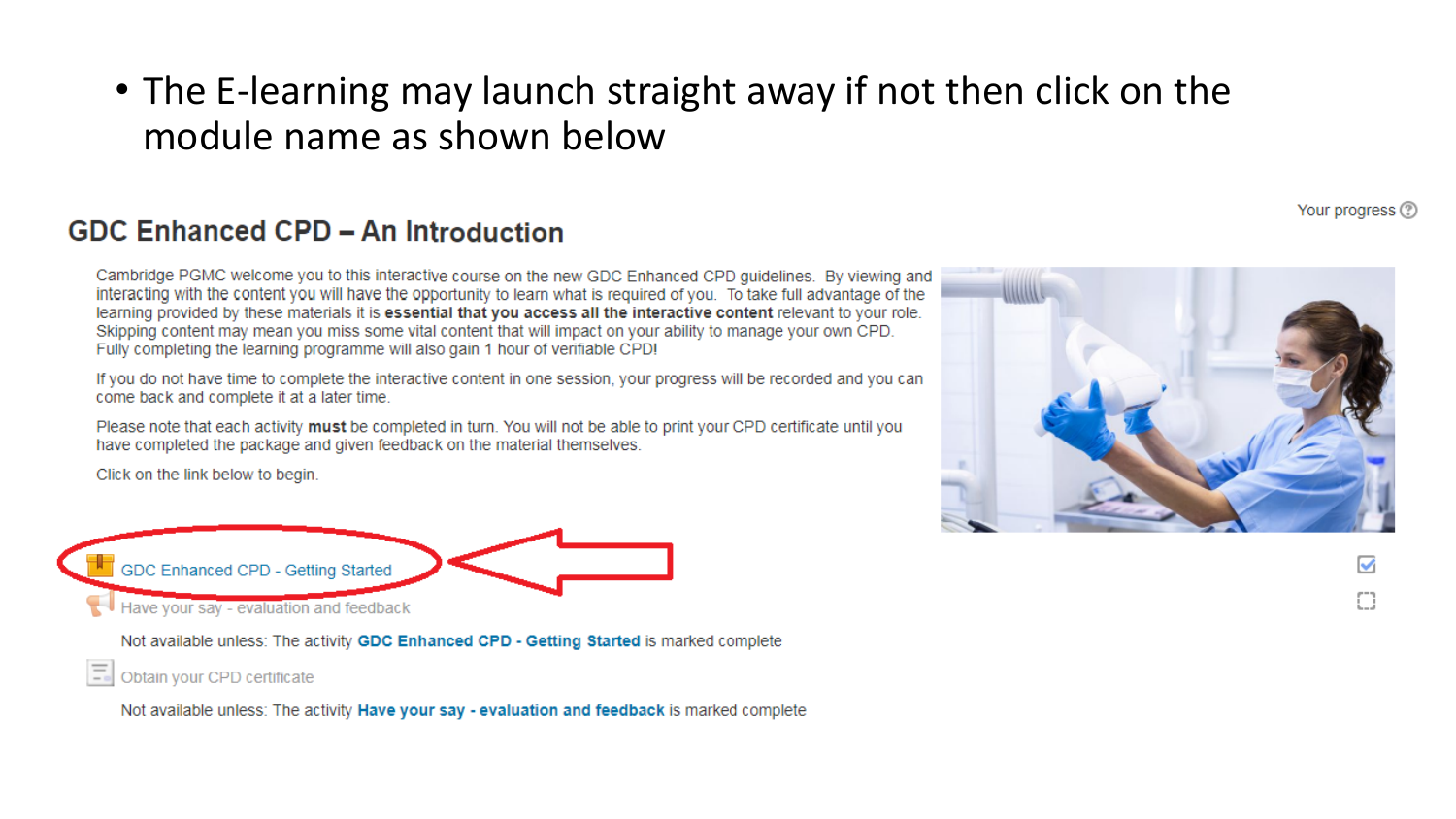# Important Notes – If the E-learning doesn't load straight away

- If you get any notifications about pop up's being blocked then click on the notification to allow the pop ups
- In the event you have disallowed pop ups on the site then refresh the page
- The location of these messages will vary between browsers but will most likely be at the top or bottom of the page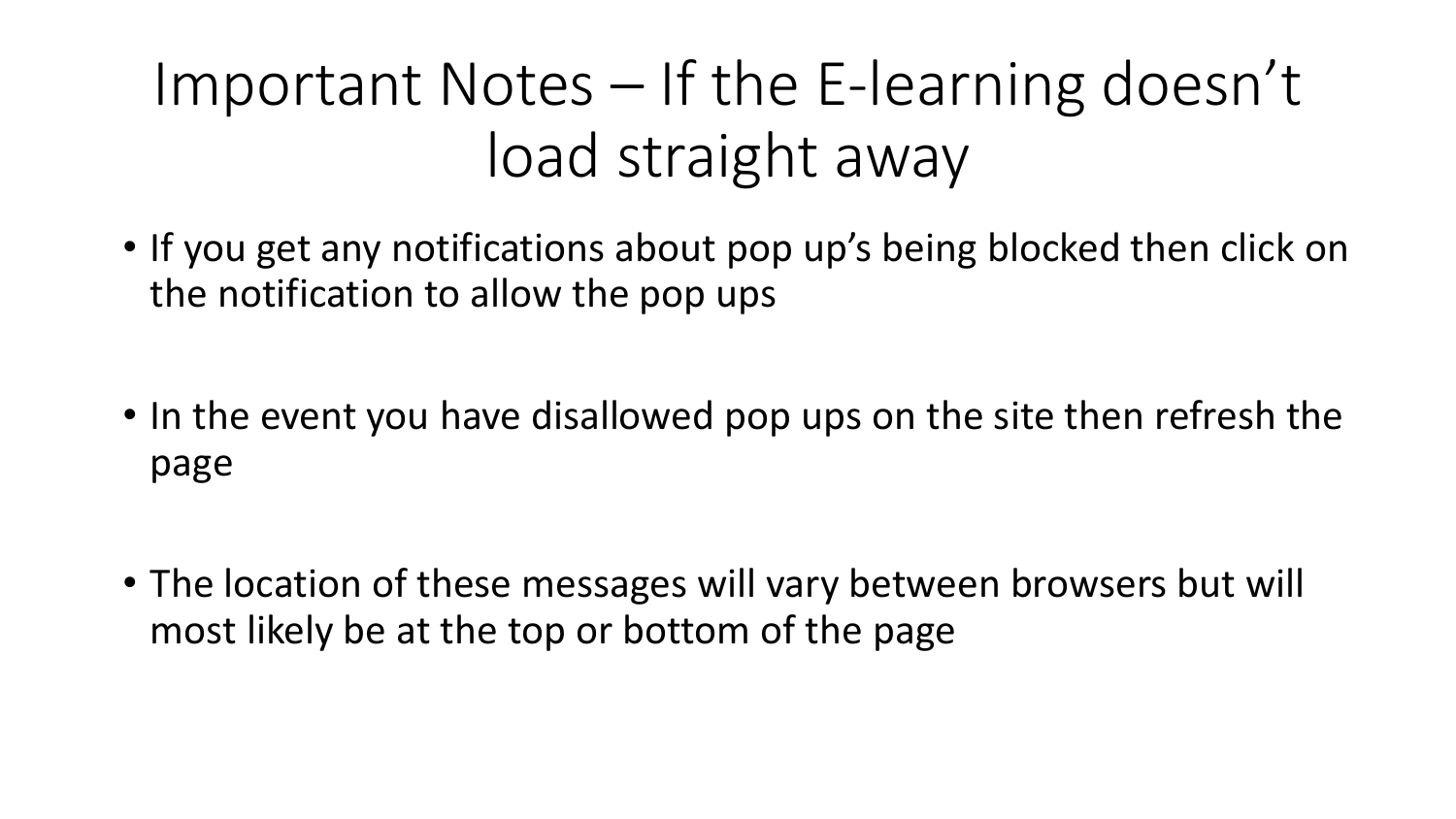### Important Notes

• Please be aware on some slides you will need to click on additional areas before you are able to progress

NEXT >

← PREV

• A Progress bar will show you how far along you are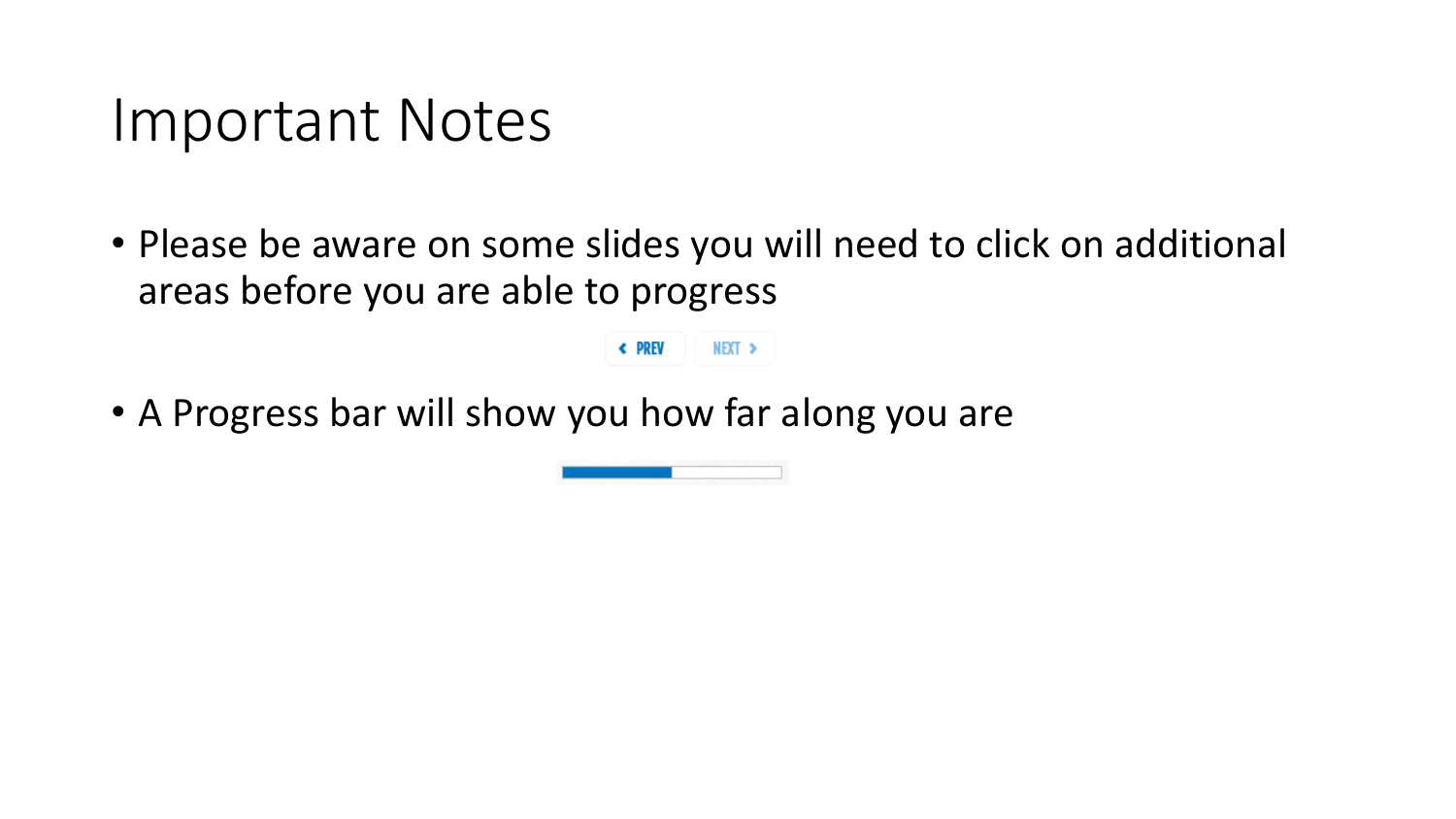Once you've reached the end of the E-learning Press on the Blue X.

Take note, in order to receive your certificate you will still need to complete the course evaluation

![](_page_7_Picture_2.jpeg)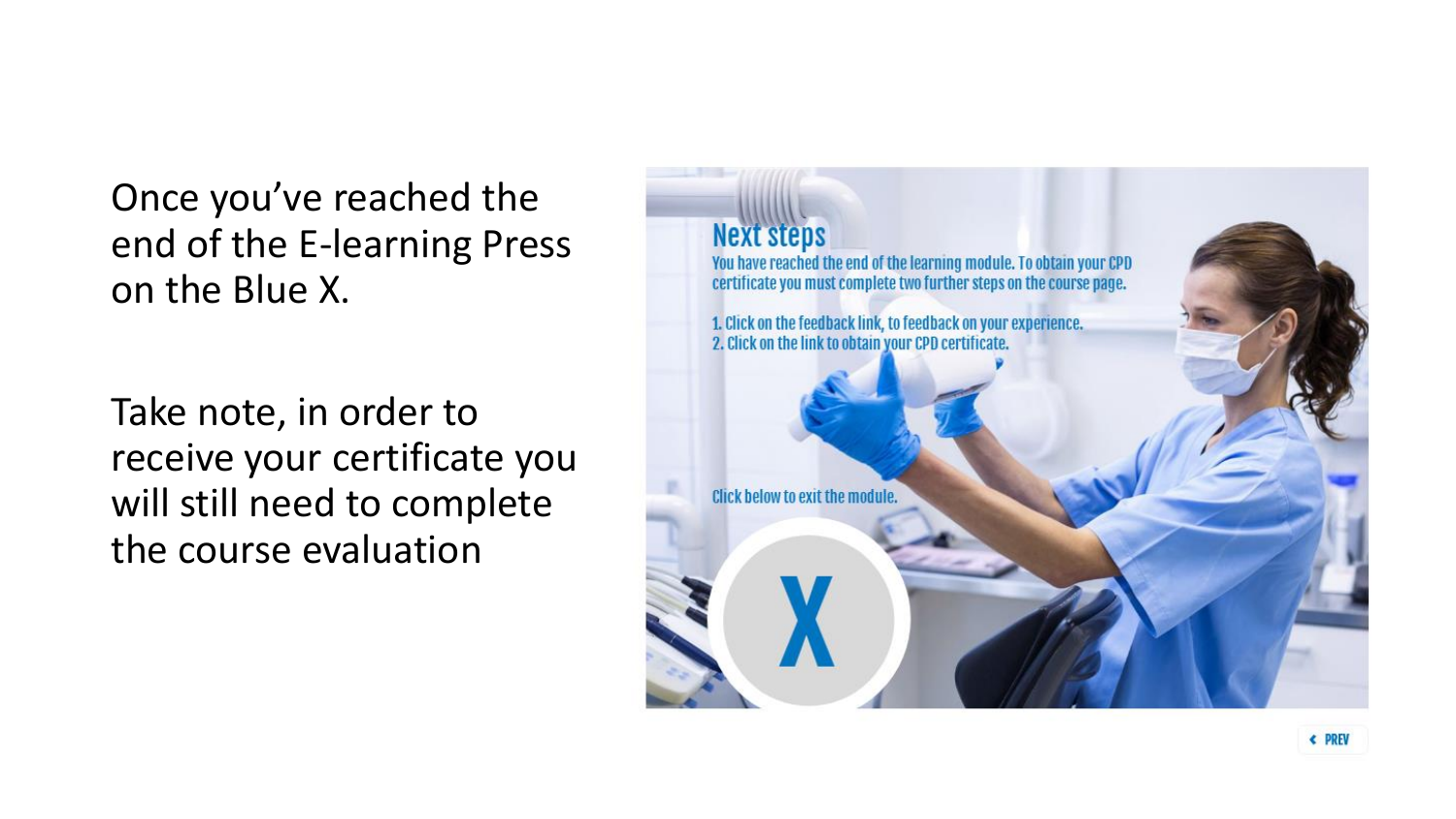• If you find yourself lost at any point, then click onto the course name tab in the top left to go back to the module, evaluation and certificate menu

#### **Enhanced CPD - An Introduction** Home Dentistry CPD **NAVIGATION**  $\Box$ Home Dashboard  $\triangleright$  Site pages  $\blacktriangleright$  Current course  $\sqrt{CPD}$  $\blacktriangleright$  Participants Badges Þ. GDC Enhanced CPD - An Introduction  $\blacktriangleright$  My courses

### **GDC Enhanced CPD - An Introduction**

Cambridge PGMC welcome you to this interactive course on the new GDC Enhanced CPD quidelines. By viewing and interacting with the content you will have the opportunity to learn what is required of you. To take full advantage of the learning provided by these materials it is essential that you access all the interactive content relevant to your role. Skipping content may mean you miss some vital content that will impact on your ability to manage your own CPD. Fully completing the learning programme will also gain 1 hour of verifiable CPD!

If you do not have time to complete the interactive content in one session, your progress will be recorded and you can come back and complete it at a later time.

Please note that each activity must be completed in turn. You will not be able to print your CPD certificate until you have completed the package and given feedback on the material themselves.

Click on the link below to begin.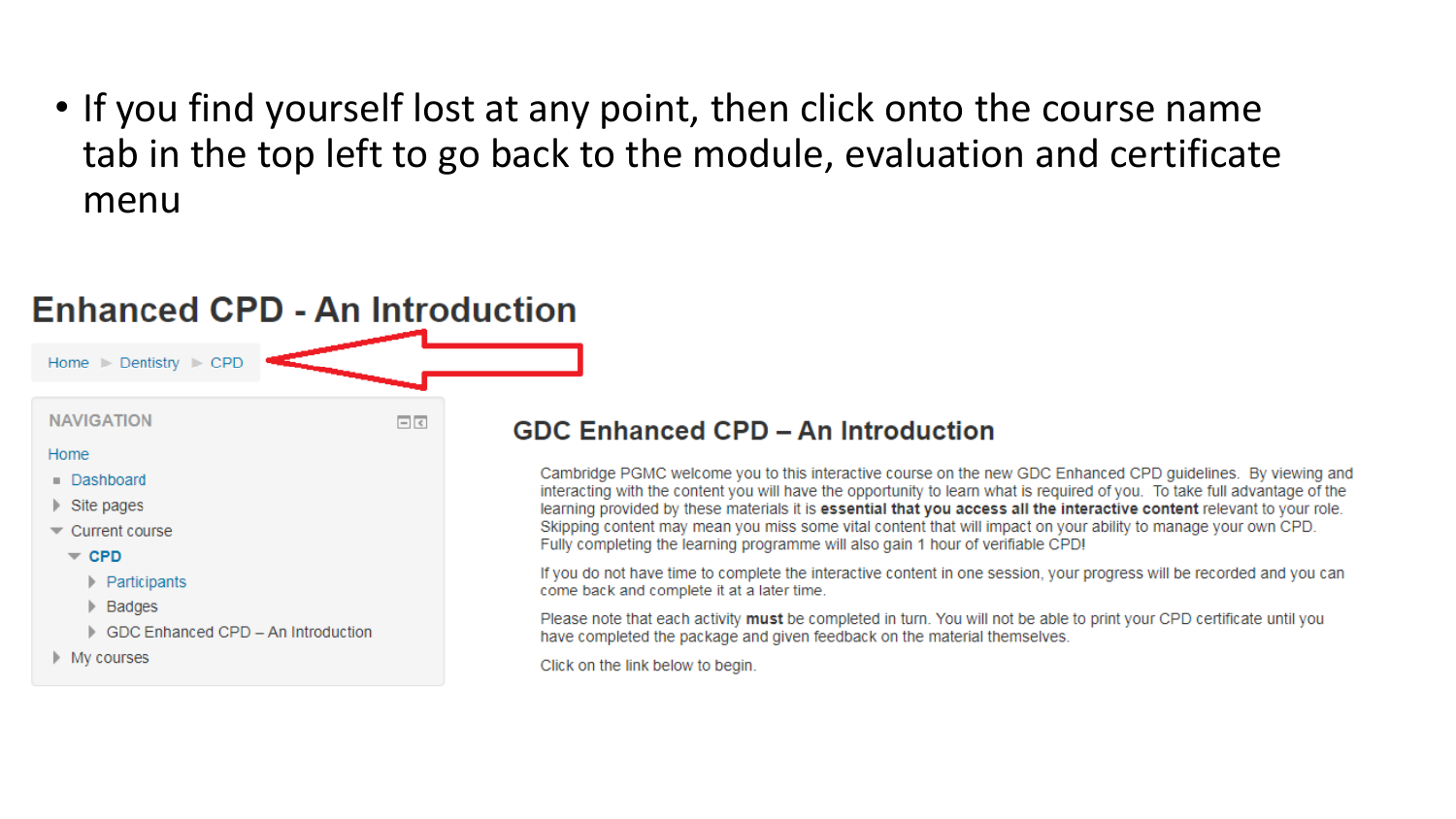## Completing your evaluation

• Once you've completed your e-learning module you will then need to complete a short evaluation which can be found under the have your say button

![](_page_9_Picture_2.jpeg)